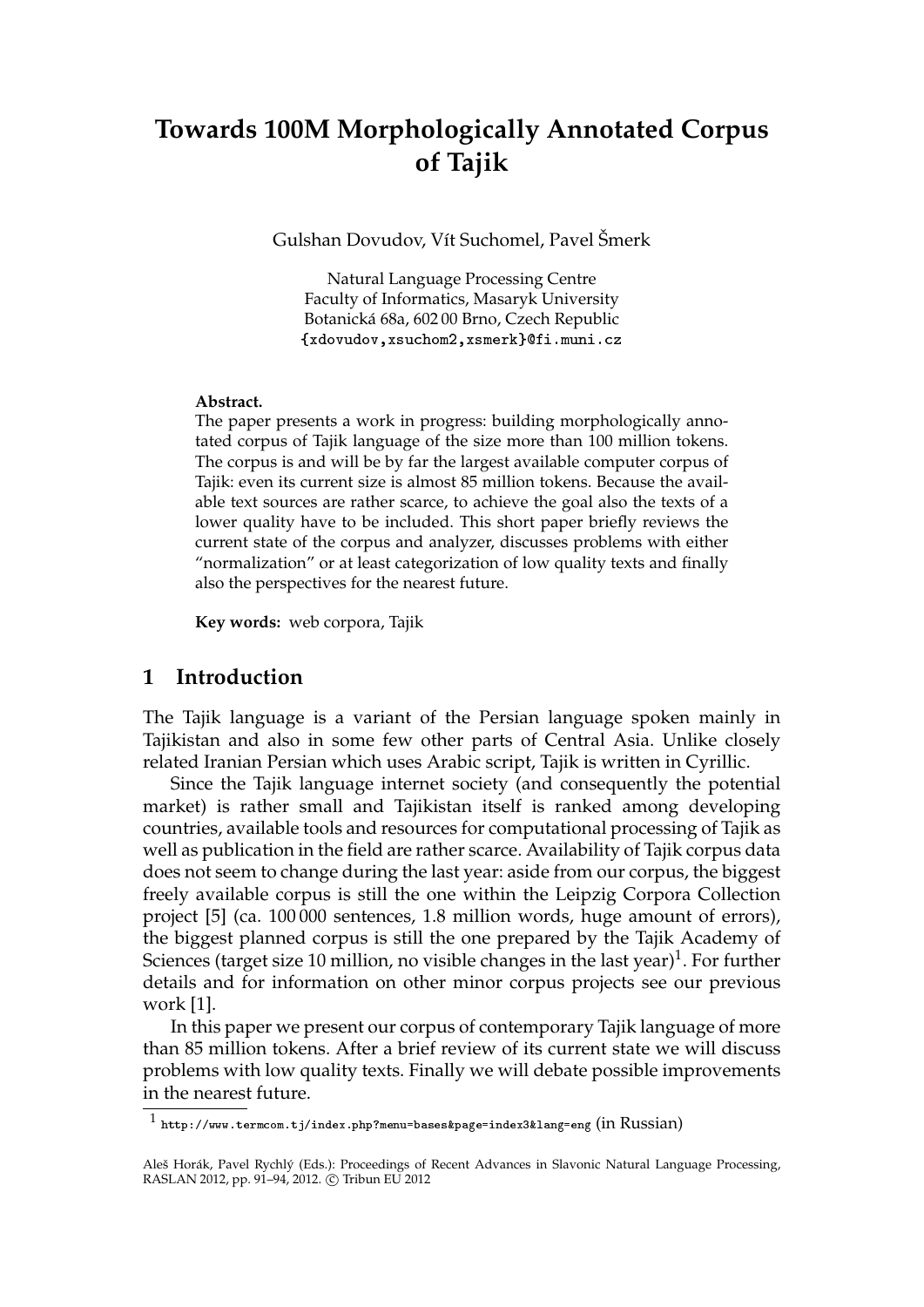## **2 The Current State of the Corpus**

Our corpus is built only from online sources (or, to be precise, only from sources which were online at some time, as the accessibility of some data changes rapidly). We use two different approaches to obtain the data. For the details refer to our previous papers [1] and [2].

The main part of the corpus was collected by crawling several portals, mostly news portals, in Tajik language.<sup>2</sup> Each portal is processed separately to get the maximum of relevant (meta)information, i.e. correct headings, publication date, rubric etc. The data for the second part of the corpus was obtained with SpiderLing, a general web crawler for text corpora [6], which automatically walks through the internet and searches for texts of a particular language. The crawling process started with 2570 seed URLs (from 475 distinct domains) collected with Corpus Factory [3]. The obtained data was uniformely tokenized and then deduplicated using Onion<sup>3</sup> with moderately strict settings<sup>4</sup>.

The actual size of the corpus is 84,557,502 tokens and 70,665,499 words i.e. tokens which contain only Cyrillic characters (the rest is punctuation, numbers, Latin words etc.). The semi-automatically crawled part has 57,636,441 tokens, which means that the contribution of the automatically crawled part is 26,921,061 tokens. Our morphological analyzer recognizes 92.5 % of words (i.e. of the above mentioned 70 million tokens).

The corpus is not freely available for a download at the moment, but eventual interested researchers can access it through a very powerful corpus manager the Sketch Engine<sup>5</sup> [4].

#### **2.1 Dealing with texts of lower quality**

As was mentioned in the Introduction, Tajik uses Cyrillic script. Unfortunately, the Tajik alphabet contains six letters which are missing in the probably most widespread codepage in the post-Soviet world, i.e. cp1251. As there is or has been almost no support for Tajik in Windows and also in other major OSs, in many occasions people writing Tajik texts were not able to write proper Tajik-specific characters and were about to use some replacements. The most frequently used replacement sets can be seen in the table.<sup>6</sup>

Note that letters  $J_{\rm b,b}$ ,  $J_{\rm bb}$ ,  $J_{\rm ii}$ , and  $\ddot{y}$  are shared by the Replacement sets 1 and 2, but except for  $\check{y} \check{y}$  the replacements have different meanings. Thus it would not be correct to directly replace all these replacement characters, but

<sup>2</sup> Paradoxically, the two largest Tajik news portals are not located in Tajikistan, but in the Czech Republic (ozodi.org, Tajik version of Radio Free Europe/Radio Liberty) and the United Kingdom (bbc.co.uk, Tajik version of BBC).

 $^3$  http://code.google.com/p/onion/

<sup>&</sup>lt;sup>4</sup> Paragraphs with more than 50% of duplicate 7-tuples of words were removed.

 $^5$  http://ske.fi.muni.cz/open/

 $6$  Note that Ss is not Latin S, but "Cyrillic Dze", Ii is not Latin I, but "Cyrillic Byelorussian-Ukrainian I" and the accents above  $\hat{K}\hat{k}\hat{\Gamma}$  should be acute, not grave (probably wrong glyph in LATEXfont).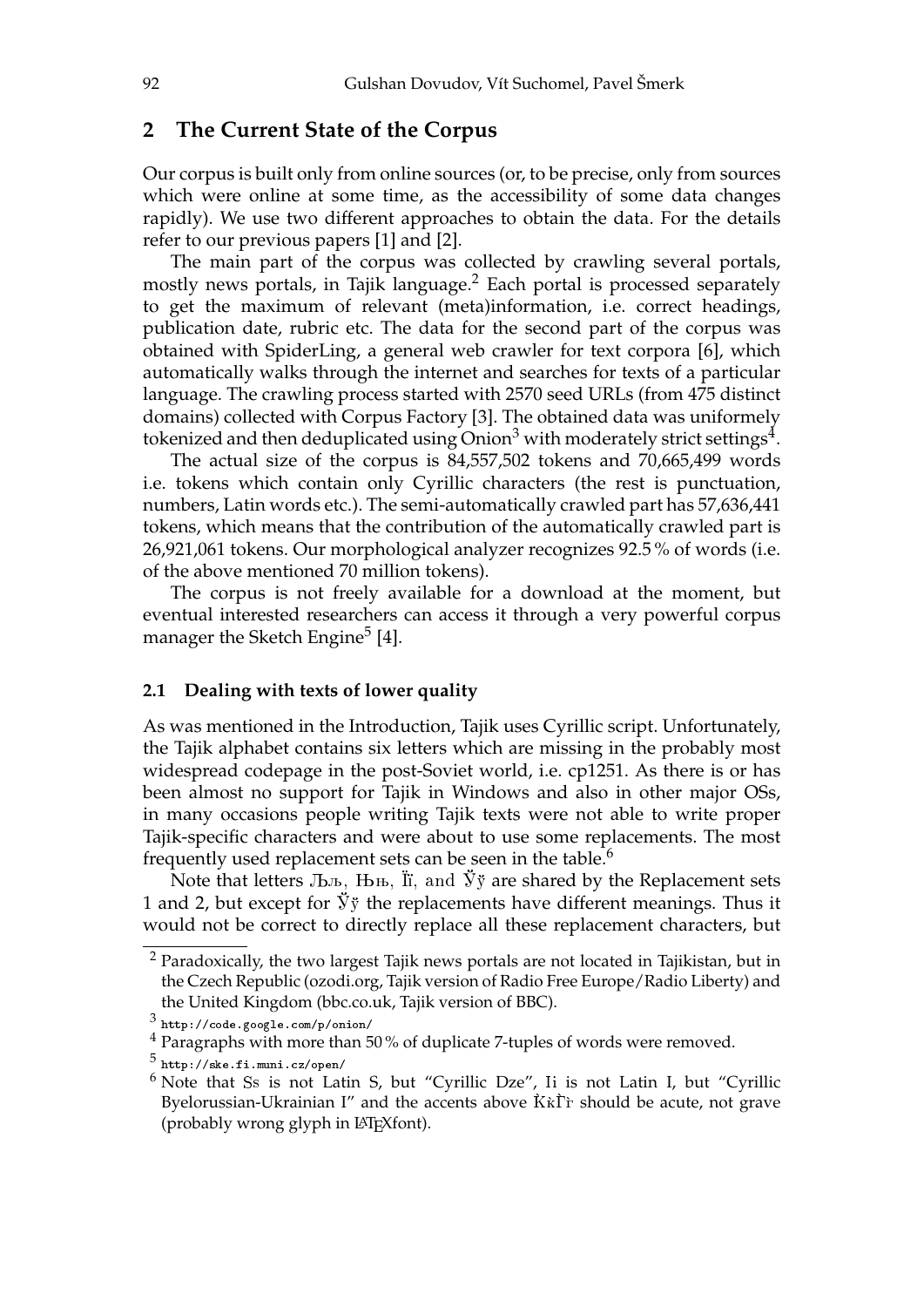| Char                           | RS1 | RS2 RS3                       |         | RS4            |
|--------------------------------|-----|-------------------------------|---------|----------------|
| ₽₽                             | Гŕ  | Љљ                            | Uu      | Γг             |
| Ий                             | Τï  | Њњ                            | Bb      | Ии             |
| Ҷҷ                             | Љљ  | Tï                            | $X_{X}$ | Чч             |
| Xх                             | Њњ  | Ti                            | Ł       | $\rm Xx$       |
| Қĸ                             | Ķķ  | $_{\rm Ss}$                   | Rr      | Kк             |
| $\bar{\text{y}}\bar{\text{y}}$ | Ňў  | $\ddot{\nabla} \ddot{\nabla}$ | Eе      | У <sub>V</sub> |

**Table 1.** Replacement sets for Tajik.

one have to guess the whole replacement set which the particular document uses. Moreover, sometimes people write й instead of -и and bigrams х, к, or ч, (i.e. letter and comma) instead of proper letters ҳқҷ.

Out of 192,664 documents (web pages, newspapers articles etc.), 169,233 need not any change (87.8 %), 21,524 needs some replacements, in 1323 documents the "diacritics" was restored (RS4), and finally for 584 there was need both for replacements and the diacritics restoration.

2391 documents use RS1, 778 RS3 and 113 documents use RS2. The bigrams were used in 2453 words and й instead of -и in 77812 words. In total, 859641 words was somehow modified which is more than 1 % of all words in the corpus.

Numbers of particular changes and other useful information are described in each document's metadata which allows users to create specific subcorpora, e.g. subcorpus of texts without any changes (probably the most quality ones).

#### **3 Future Work**

The semi-automatic crawling was run a year ago, then after four months and then now. The automatic crawling was run a year ago, then after four months, after six months, and finally now. From the respective tables it can be seen, that the growth is not strictly linear, but the achievement of 100 million tokens seems to be possible during the next year.

| date                    |  |          | tokens increment per month |
|-------------------------|--|----------|----------------------------|
| $\sqrt{11/2011}$ 40.6 M |  |          |                            |
| $ 03/2012 \t43.3 M$     |  | $+6.7\%$ | $1.7\%$                    |
| $11/2012$ 47.2 M        |  | $+9.1\%$ | $1.1\%$                    |

**Table 2.** Growth of the semi-automatically crawled part.

In the nearest future we want to further improve the analyzer to achieve better coverage and also we want to employ some kind of morphological guessing of unknown words. Then we will be able to develop a tagger and some tools for complex verbs and noun phrases detection which all will allow